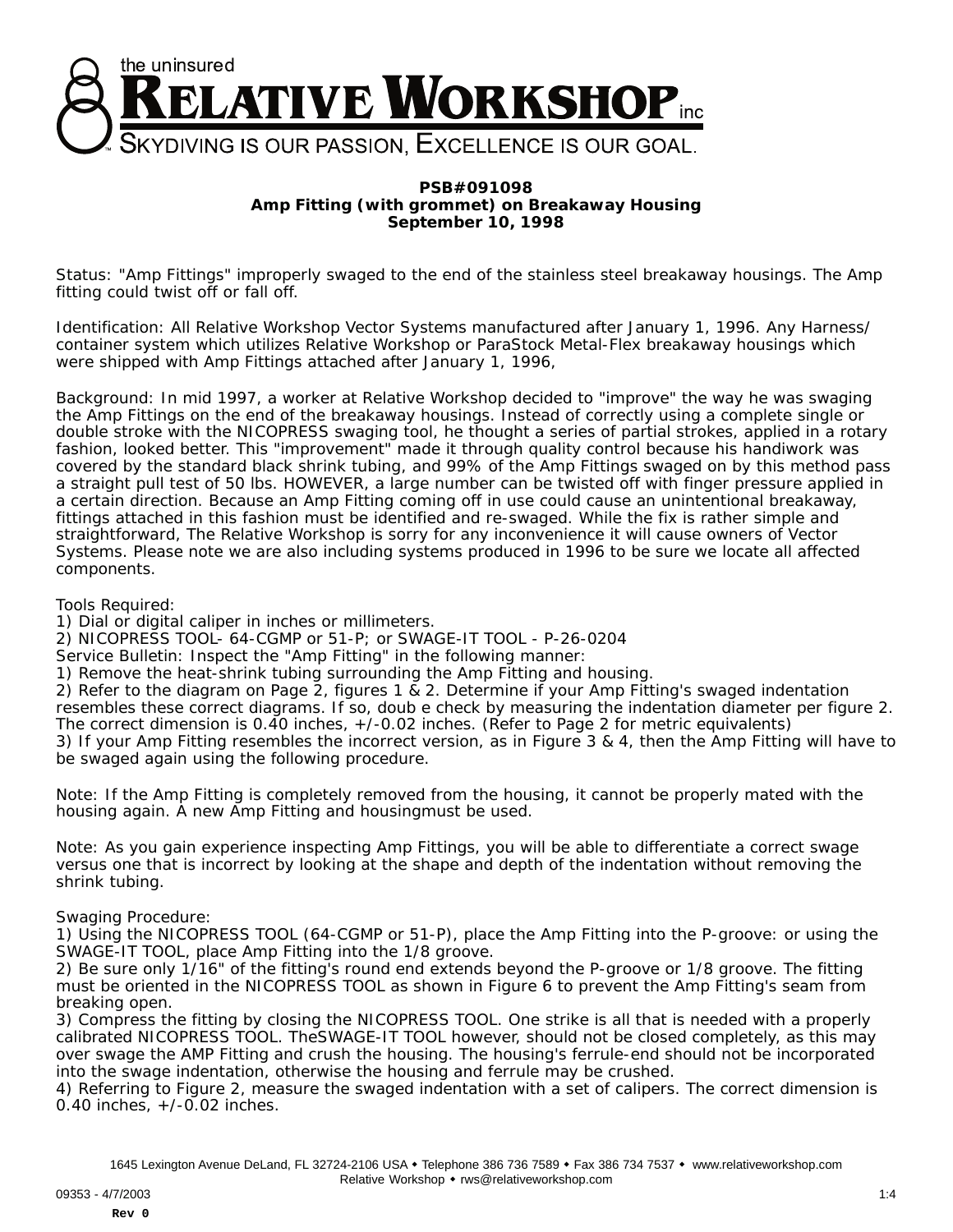

1645 Lexington Avenue DeLand, FL 32724-2106 USA . Telephone 386 736 7589 . Fax 386 734 7537 . www.relativeworkshop.com Relative Workshop • rws@relativeworkshop.com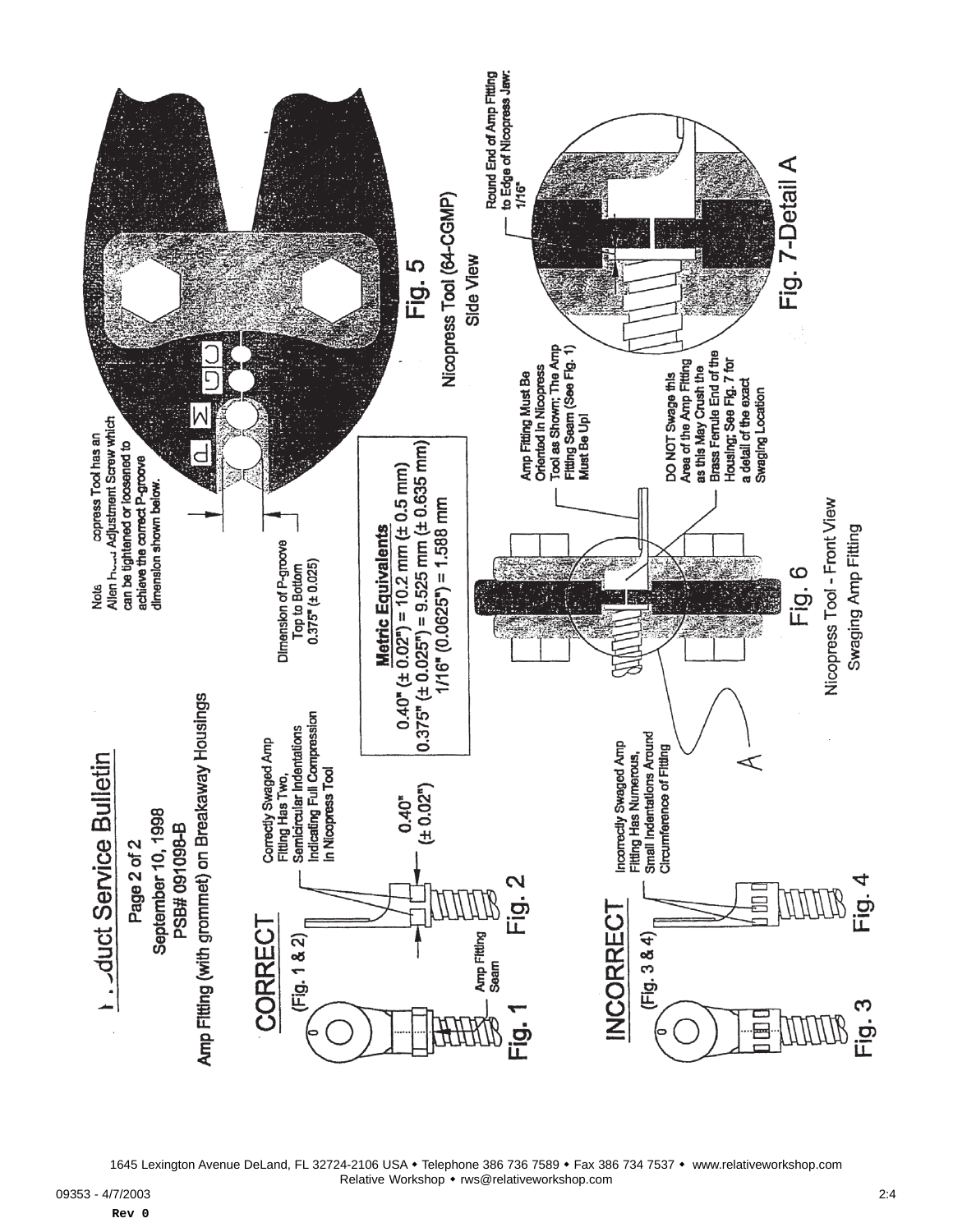5) Install the breakaway handle. Be sure the yellow cable's movement is not impeded by the end of the housing with the Amp Fitting.

6) Install new shrink tubing, 1/2" diameter - 1" long. Heat the shrink tubing with a heat gun or a cigarette lighter. Shrink tubing available free from Relative Workshop.

Qualified Personnel: A certificated rigger may inspect and re-swage Amp Fittings using the proper NICOPRESS TOOL or SWAGE-IT TOG:. Document work performed with the data card entry: "Conforms to PSBn091098"

Compliance Date: Immediately, before the next jump.

Authority: Relative Workshop, DeLand, Florida, USA

Distribution: Parachutist, PIA, Skydiving, USPA, FAA, Relative Workshop Web-Page.

## **Frequently Asked Questions**

Q: l have been trying to locate a swage tool, but have had no luck. Where can I find one?

A: Before you go and purchase a swag tool, you may be able to borrow one from a local airplane mechanic, marina or hardware store. They usually have this tool on hand. If you have to purchase a swage tool, the Swage-It should cost around \$22 and can be purchased from VER Sales, ask for product number P-26-0204. The Nicopress Tool, 64-CGMP, should cost around \$125. They also have a single slot Nicopress Tool, 51-P, which is a slightly less expensive alternative to the 64-CGMP. VER Sales can be reached at 800- 229-0518 from inside the US or 818-567-3000 anywhere else. Their fax number is 818-567-3018. These tools can also be found on the VER Sales website or individually at the following: 64-CGMP 51-P Swage-It

Q: Is there anything I can do to prevent crushing the end of the housing while swaging?

A: You can insert a tapered awl or mandrill of a similar diameter (5/32" - 11/64" or 4mm - 4.5mm) into the end of the housing which will support the housing and ferrule. Some Philips screwdrivers with round shanks or drill bits will also work. But, if you follow the instructions in the service bulletin and apply the swage 1 /16" from the round end, you won't have this problem.

Q: I just inspected an AMP Fitting that did not resemble either the correct or incorrect drawings in your notice. What's up with that?

A: At one point, a double swage was approved and used in the production of this component. The purpose was to minimize the size of the protrusions (for cosmetic reasons) on each side of the AMP Fitting. The swaged indentation of the last swage is very noticeable and measurable with calipers. A noticeable circumferential indentation is generally an indication of a good swage, but check it with calipers to be sure.

Q: When 1 look at the drawing of the Nicopress P-groove dimension, 1 read the number.375". When 1 look at the dimension for the swage, I read .40". Why the discrepancy?

A: The Nicopress Tool actually gives a little during the compression of the Amp Fitting. Our studies show if the tool is set at .375", the resulting swage Is .40".

Q: I've inspected good swaging on older Vectors. When 1 put a caliper on them, the swaged diameter is often smaller than the specs called for in your service bulletin. Why is that?

A: Over-swaging is an important consideration. We thought it best to limit the low-end dimensions to reduce the chance of crushing the housing by riggers in the field.

Q: What other rig manufacturers are affected by this PSB?

A: If other systems are affected by this situation, the manufacturer will contact you directly. Fortunately for them, our material stocking company, ParaStock, only sells breakaway housings without the AMP Fittings attached. We have sold about twenty complete housing sets to riggers doing repairs in the field, which were predominantly for Vectors. However, it is possible that a faulty housing was installed on a system that previously had "soft breakaway housings." Or installed on an older Vector that may not be covered in this PSB.